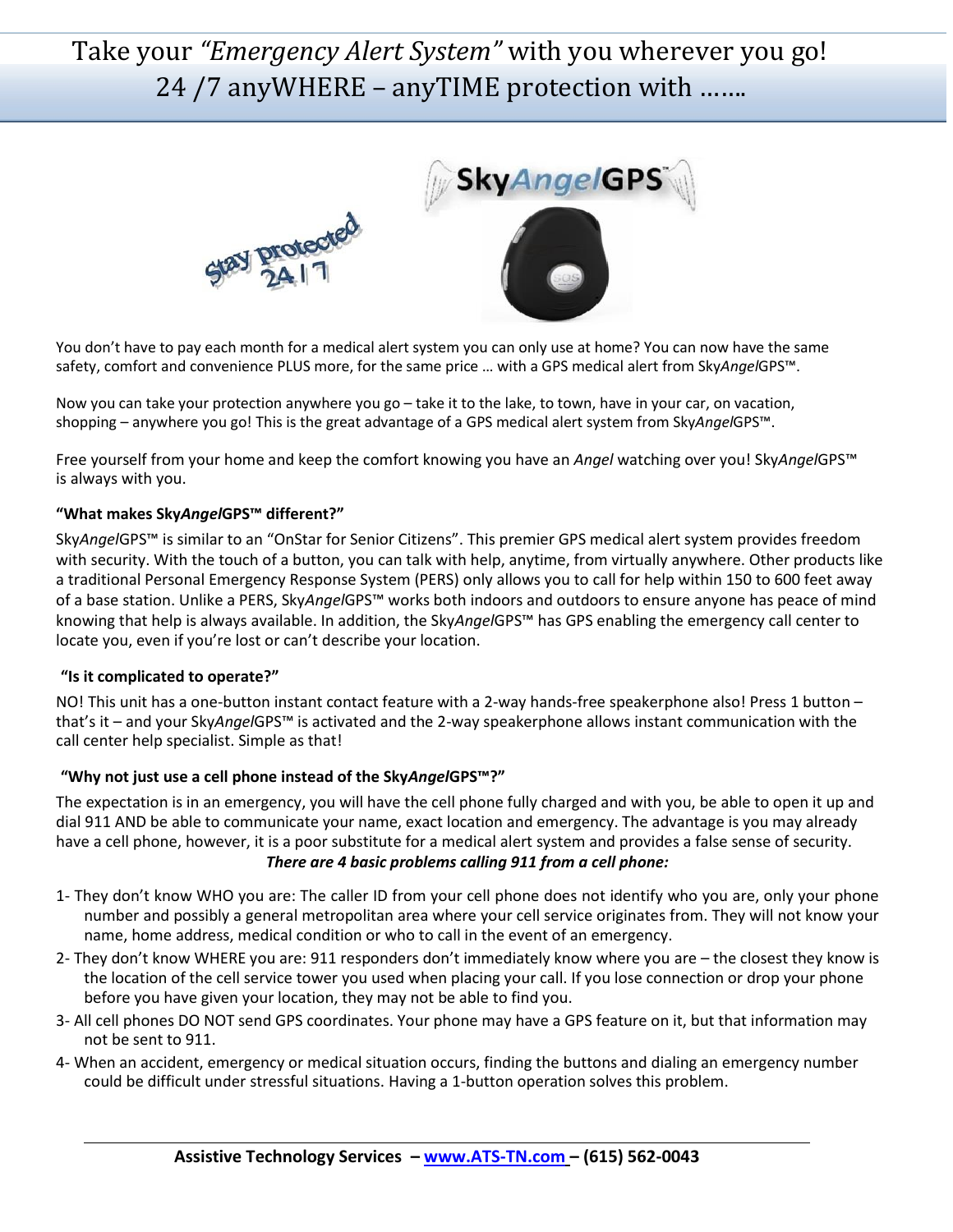#### **"Can I try it and return it if I am not satisfied?"**

Yes. There is a 30-day return policy. You can try it for 30 days and return it for a refund if you are not satisfied. All shipping costs are the responsibility of the customer including our original shipping/handling costs incurred to ship the Sky*Angel*GPS™ to you. These shipping costs will not be refunded with a return.

#### **"Can I use the Sky***Angel***GPS™ if I have a pacemaker?"**

Yes. The FDA has determined they "would not seem to pose a significant health problem … to pacemaker wearers." Read the report at:

*[http://www.fda.gov/Radiation-](http://www.fda.gov/Radiation-EmittingProducts/RadiationEmittingProductsandProcedures/HomeBusinessandEntertainment/CellPhones/ucm116311.htm)[EmittingProducts/RadiationEmittingProductsandProcedures/HomeBusinessandEntertainment/CellPhones/ucm116311.ht](http://www.fda.gov/Radiation-EmittingProducts/RadiationEmittingProductsandProcedures/HomeBusinessandEntertainment/CellPhones/ucm116311.htm) [m](http://www.fda.gov/Radiation-EmittingProducts/RadiationEmittingProductsandProcedures/HomeBusinessandEntertainment/CellPhones/ucm116311.htm)*

#### **"How does it work?"**

Sky*Angel*GPS™ is simple to use. Press the emergency button and it automatically places a call to our around-the-clock professional responders. You don't need to remember numbers or have to dial a number --- it happens at the press of a button. Emergency personnel stay online with you until appropriate help arrives at your location. Your family, caretaker and doctor are immediately notified.

#### **"How do I set it up?"**

Easy! The Sky*Angel*GPS™ device does not require any setup on your part. We perform quality checks and take great care in preparing it for use. The only thing you need to do with the device is make sure it's charged and turned on.

#### **"How do I know if Sky***Angel***GPS™ will work in my area?"**

Sky*Angel*GPS™ uses T-Mobile cellular network – visit<http://www.t-mobile.com/coverage/pcc.aspx> and enlarge the coverage map to find your area.

#### *FEATURES:*

- Works anywhere there is cell phone service
- 1-Button call for assistance
- Instant 2-way speakerphone communication
- GPS tracking allowing emergency help to know exactly where you are
- Works 5-12 days, between charges, upon a full charge
- NO Contracts NO Commitments
- FREEDOM to leave your home and carry the *Angel* with you!
- One Year FULL WARRANTY on all equipment

### **SPECIFICATIONS**

| Weight                  | 3.1 ounces                                                                    |
|-------------------------|-------------------------------------------------------------------------------|
| <b>Operation Time</b>   | 5-12 days depending on continuous tracking being<br>enabled and check-in time |
| <b>Internal Battery</b> | Rechargeable and removable - 850mAh battery (3.7V)                            |
| <b>Charging</b>         | DC 4.2-5.5V/400mA (mini USB port)                                             |
| <b>GSM Module</b>       | GSM 850/1800/1900Mhz                                                          |
| <b>GPS Chipset</b>      | Assisted GPS with LocalTouch <sup>™</sup> Technology for                      |
|                         | <b>Enhanced Accuracy</b>                                                      |

#### **"How can I get one?"**

- \* Complete an Order Form and mail with check or credit card information;
- \* Visit our website a[t http://www.skyangelgps.com/](http://www.skyangelgps.com/) and pay securely online;
- \* Call our support line at 615-562-0043 Mon-Fri 8am 5pm CST